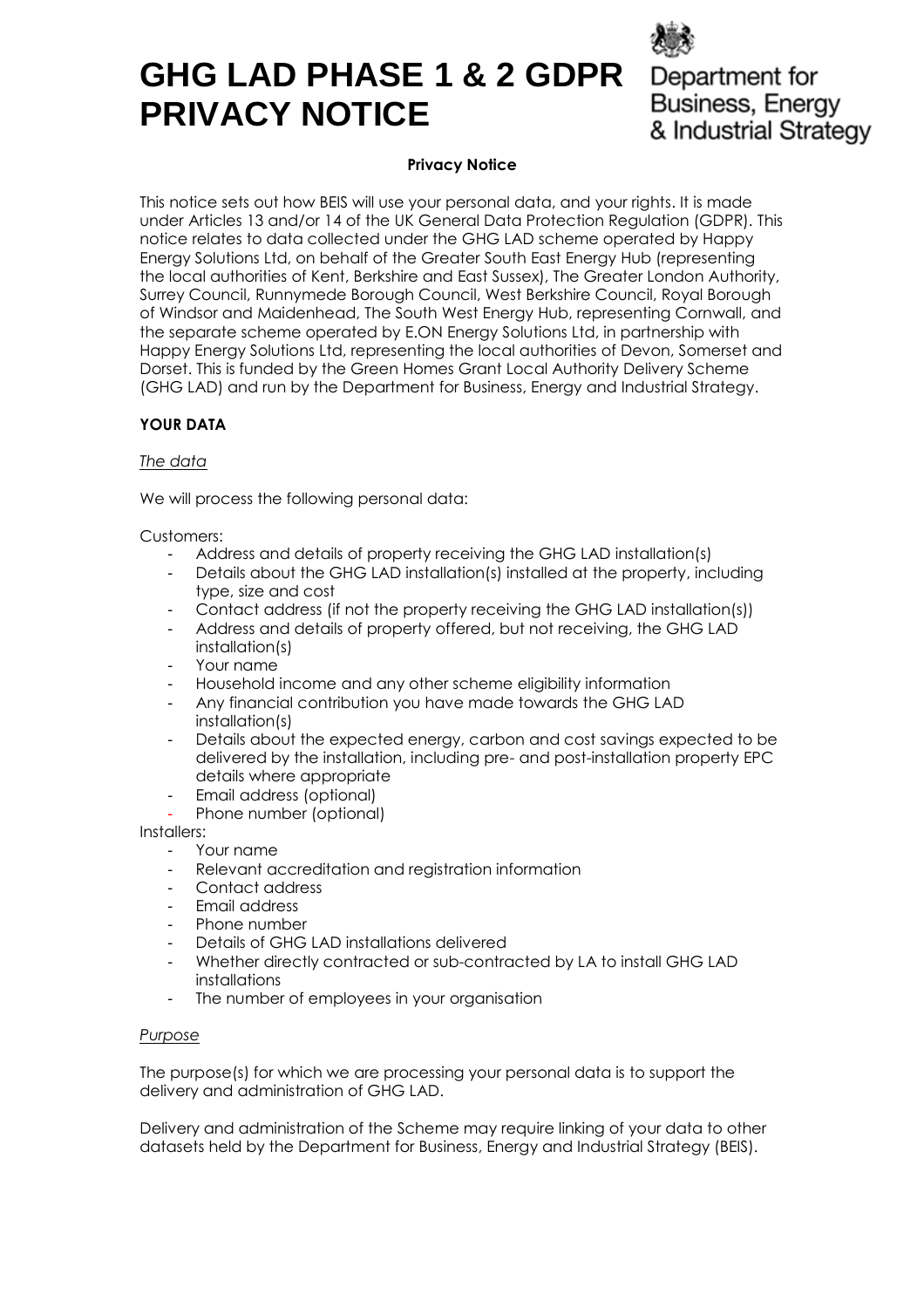# **GHG LAD PHASE 1 & 2 GDPR PRIVACY NOTICE**

Department for Business, Energy & Industrial Strategy

BEIS will be conducting an evaluation of the Scheme. This may include you being contacted to take part in further research. Where the research involves processing of personal data in addition to that already collected for delivery of the Scheme, you will be given the opportunity to opt-in to that research at the point of contact.

Your data may also be used for statistical, research and fraud prevention purposes.

# *Legal basis of processing*

The legal basis for processing your personal data is:

**Public task:** Processing is necessary for the performance of a task carried out in the public interest .

The specific public task is the delivery, administration and evaluation of, as well as statistical, research and fraud prevention purposes relating to, the Scheme, a government funded scheme aiming to raise the energy efficiency of low energy performance homes (those rated at EPC Band D, E, F or G), including off-gas grid homes. Funding is provided to Local Authorities who engage consumers and manage the delivery of installations in homes.

**Consent:** Use of your personal data to contact you to take part in further research will be subject to your consent.

## *Recipients*

Your personal data will be shared with:

- The Department for Business, Energy and Industrial Strategy (BEIS) and its contractors for delivery, administration and evaluation of the scheme, statistical, research and fraud prevention purposes.
- Ofgem and delivery partners of central and local government home energy schemes such as the Energy Company Obligation and Renewable Heat Incentive

Your personal data may also be shared with other Government departments where necessary.

We may share your data if we are required to do so by law, for example by court order or to prevent fraud or other crime.

Personal data shared with BEIS will be stored on their IT infrastructure and will therefore also be shared with their data processors Microsoft and Amazon Web Services.

## *Retention*

Your personal data will be stored securely by BEIS for a maximum period of 25 years following the close of the Scheme. BEIS may choose to store anonymised data beyond this period.

## **YOUR RIGHTS**

You have the right to request information about how your personal data are processed, and to request a copy of that personal data.

You have the right to request that any inaccuracies in your personal data are rectified without delay.

You have the right to request that any incomplete personal data are completed, including by means of a supplementary statement.